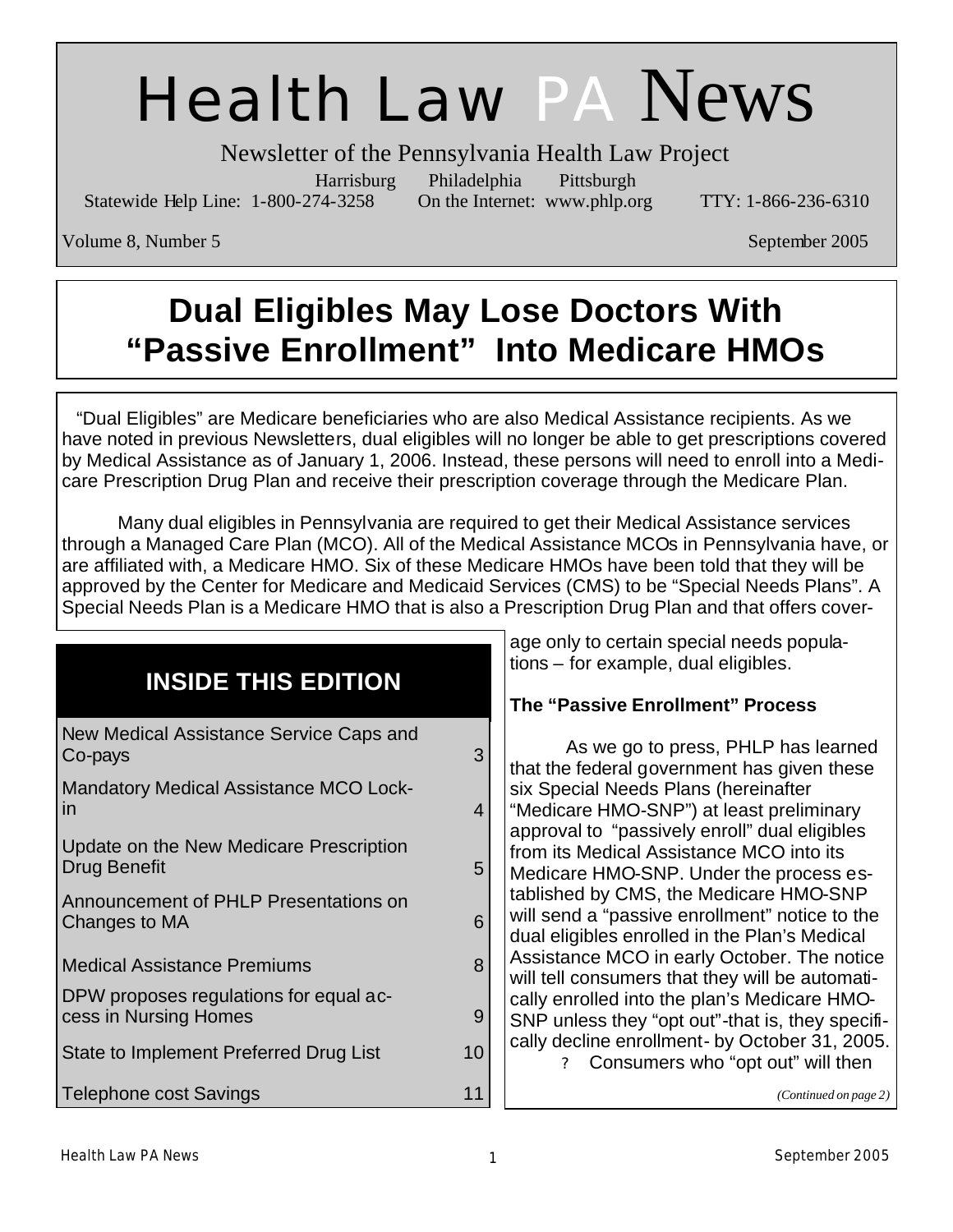have until December 31, 2005 to choose among any of the Medicare Prescription Drug Plans available and enroll into the Plan of their choice

? Consumers who do not opt out will be enrolled into the Medicare HMO and will then be required to get their prescription drugs, as well as all of their Medicare services, through the Medicare HMO beginning January 1, 2006.

#### **Loss of Access to Health Care Providers**

 Being passively enrolled into a Medicare HMO-SNP will likely not be the best choice for many consumers. Most dual eligibles have been in "traditional Medicare" where they could be treated by any health care provider who participates in Medicare. Being passively enrolled into a Medicare HMO-SNP has the potential to cause these elderly and disabled individuals to lose the freedom to choose their doctors and other health care providers that they presently enjoy. Unless the Medicare HMO-SNP allows these dual eligibles the freedom to be treated by any Medicare provider, and then entices the provider to accept their payment (many doctors refuse to deal with HMOs), the consumer will be limited to the Medicare HMO-SNP's provider network. This could result in a major disruption in treatment.

A consumer should consider the following things before deciding whether or not to opt

- out:
	- ? Will I be able to continue to see my primary care doctor and any other specialists or medical providers that are important to me? Most Medicare HMOs require their members to obtain treatment from doctors and other providers who belong to the Medicare HMO's network.
	- ? Will I be able to continue to access all the drugs I now have available to me through my Medical Assistance MCO? Keep in mind that the rules for Medicare Prescription Drug Plans are different and do not require the Plans to offer the same broad drug formulary that Medical Assistance provides.
	- ? Will I have extra costs if I join this Medicare HMO-SNP? Most Medicare HMOs charge an additional premium because they offer "extra benefits" beyond what traditional Medicare covers. Though these consumers will be eligible for a "full subsidy" to cover the standard \$32 premium for a Prescription Drug Plan, if the Medicare HMO-SNP's premium exceeds that amount the consumer is responsible for the additional costs.
	- ? Is the Medicare HMO-SNP the best choice among all the Prescription Drug Plan options available to me? Other Plans may have a broader drug formulary, a broader pharmacy network, and/or other benefits not offered by the Special Needs Plan.

 One of the troubling aspects of the "passive enrollment" process established by CMS is that consumers are given less than 30 days to decide if they want to "opt out" of the Medicare HMO-SNP. That may not give consumers sufficient time to gather information, educate themselves and compare the Medicare Prescription Drug Plans available to them.

Not all dual eligibles will face "passive enrollment". Specifically, dual eligibles cannot be passively enrolled if: they are in Medical Assistance Fee For Service; they enrolled into

*(Continued on page 4)*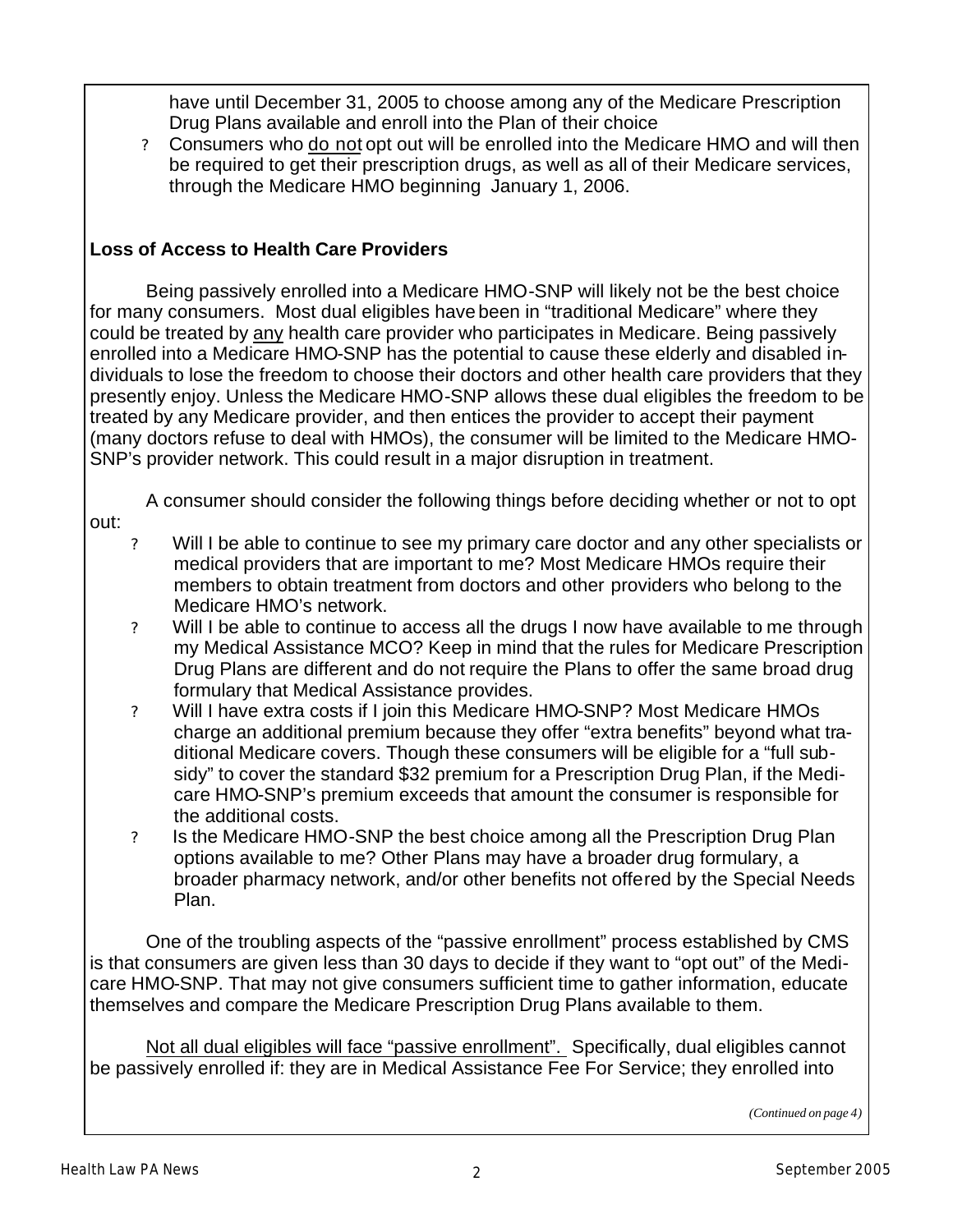### **New Medical Assistance Service Limits and Co-Pays!**

Pennsylvania's 2005-2006 Budget made important changes to Medical Assistance. One such change was serious cuts to services and the expansion of co-pays. All of these changes became effective August 29, 2005.

**Service limits** are numerical caps on how many times consumers can get a service.

For Fee-For-Service/AccessPlus General Assistance (GA-related) consumers, the budget imposes a limit of 1 Inpatient Hospitalization Admission per year (the previous limit was 2 per year). In addition, for all non-pregnant adult consumers, the budget sets a limit of 1 Inpatient Rehabilitation Admission per year (previously unlimited). These Hospitalization limits do not apply to children under 21 or pregnant women.

In addition, the budget sets a limit of 18 Outpatient Health Visits per year for all Fee-For-Service/AccessPlus adults. (Previously, GArelated adults already had this limit). This limit will apply to all doctors and specialist visits. However, consumers will be allowed to exceed the limit to see their PCP or any specialist their PCP refers them to. These Outpatient Visit limits do not apply to children under 21 or pregnant women.

Individuals in a Medical Assistance Managed Care plan will be subject to Service Limits as determined by their health plan. Managed Care plans will be informing their members of their changes in the coming months. The Managed Care plans are allowed to implement less, but not more, than the FFS/ AccessPlus Service Limits.

Mental health services will be reduced for Fee-For-Service/AccessPlus and Voluntary Managed Care consumers. Inpatient Psychiatric Hospitalizations are limited to 30 days per fiscal year (previously, the limit was 60 days per year). Psychiatric Outpatient Clinic

Services are limited to 5 hours, or 10 30 minute sessions, per month (previously, the limit was 7 visits per month). Finally, Psychiatric Partial Hospitalizations are limited to 540 hours per fiscal year (previously, the limit was 720 hours per year). These Behavioral Health limits do not apply to children under 21 or pregnant women. In addition, these Behavioral Health limits do not apply to individuals in a Mandatory Managed Care plans.

There is an Exceptions Process for consumers who need more services after they have reached their services limit. Consumers will be getting instructions about how to request additional services, and their doctors can also make the request on their behalf. It is important that consumers learn about their right to get exceptions, so they don't go without needed medical care.

**Co-payments** are payments that consumers have to make every time they get a service. None of these co-payment rules apply to Children under age 18, pregnant women, or adults in Nursing Homes.

Consumers will have prescription copayments of \$1 for each generic prescription and \$3 for each brand-name prescription the fill (previously, GA-related consumers had a \$2 co-pay on all drugs, and non-GA adults had no co-pays). However, if co-pays exceed \$90 in a 6-month period (\$180 for a GA related recipient), the consumer will be reimbursed for the excess amount they paid.

In addition, DPW is still considering a possible \$1 co-pay per one-way para-transit trip for Medical Assistance Transportation (MATP).

Consumers should contact the Helpline of the Pennsylvania Health Law Project if they have further questions or problems with the new Medical Assistance **service limits** and **copayments**.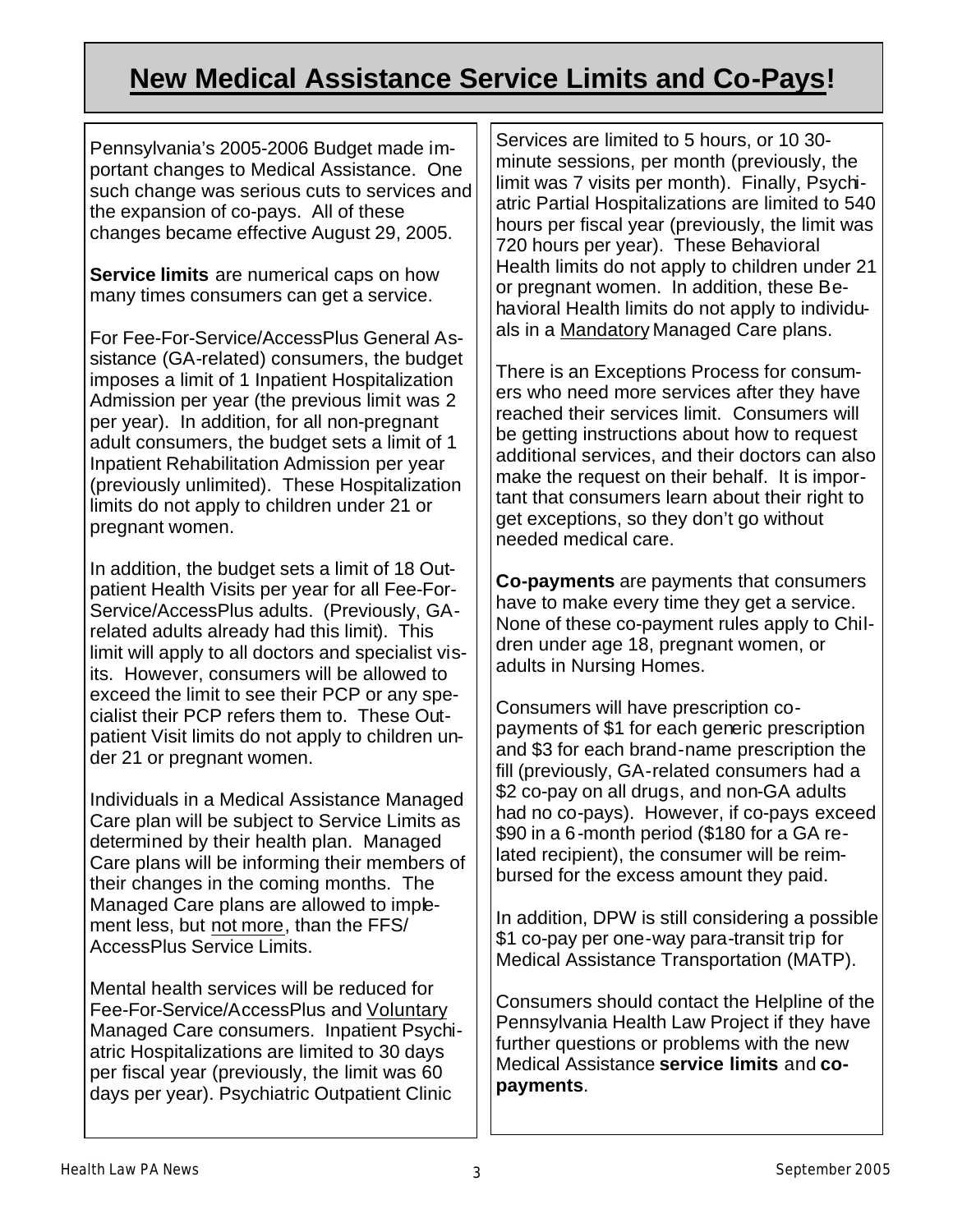#### *(Continued from page 2)*

their Medical Assistance MCO after August 15, 2005; or if they are already enrolled in a Medicare HMO.

 It is also important to remember that all dual eligibles have a special election period under the Medicare Prescription Drug Benefit and can change their Prescription Drug Plan at any time. Consumers who are passively enrolled into a Special Needs Plan can change their mind before or after January 1, 2006, disenroll from the Special Needs Plan and enroll into a different Prescription Drug Plan.

#### **CMS Reasoning Doesn't Apply in Pennsylvania**

 Ironically, CMS' articulated reason for giving Special Needs Plans the authority to "passively enroll" consumers is that consumers would be better served by getting their Medical Assistance and Medicare services (including prescription drugs) through the same health plan. That reasoning does not apply in Pennsylvania, however, because DPW has announced it will be taking all dual eligibles out of managed care on January 1, 2006 and putting them into the MA Fee for Services (FFS) system. If CMS' plan goes forward, health plans will be enrolling consumers into their Medicare HMO-SNP the same day the consumers are disenrolled from their Medical Assistance MCO.

 It appears that CMS did not know about Pennsylvania's plan for dual eligibles. PHLP has been in discussion with CMS about the ramifications of their plan and whether "passive enrollment" should go forward in Pennsylvania. PHLP will report any new developments on the Medicare Prescription Drug Benefit Page of our website, www.phlp. org.

## **New Medical Assistance Mandatory Managed Care 'Lock-In'!**

 Pennsylvania's 2005-2006 Budget made important changes to Medical Assistance. One such change was a '**lock-in**' rule which will lock consumers into their Mandatory Managed Care plan for a full year once they enroll. This will not apply to Voluntary Managed Care consumers. This 'lock-in' does not have a certain implementation date yet, but it is expected to be implemented around March 1, 2006.

 Starting around March 1 of next years, when consumers enroll in their Mandatory Managed Care plan (and each time thereafter that they enroll into a new plan), they will be 'locked-in' to that plan for a period of one year, meaning they won't be allowed to switch to another health plan until the year has passed. This may affect consumers in many ways; for example, a consumer's most trusted doctor may switch to a different HMO network while the consumer is locked-in, leaving the consumer with no way to see that doctor.

 Advocates, including MAAC Consumer Subcommittee, and PHLP on behalf of the Consumer Subcommittee, are working with DPW to develop broad exceptions so consumers can switch plans if the medical needs depend upon it.

 Consumers should contact the Helpline of the Pennsylvania Health Law Project if they have further questions or problems with the new Medical Assistance **lock-in**.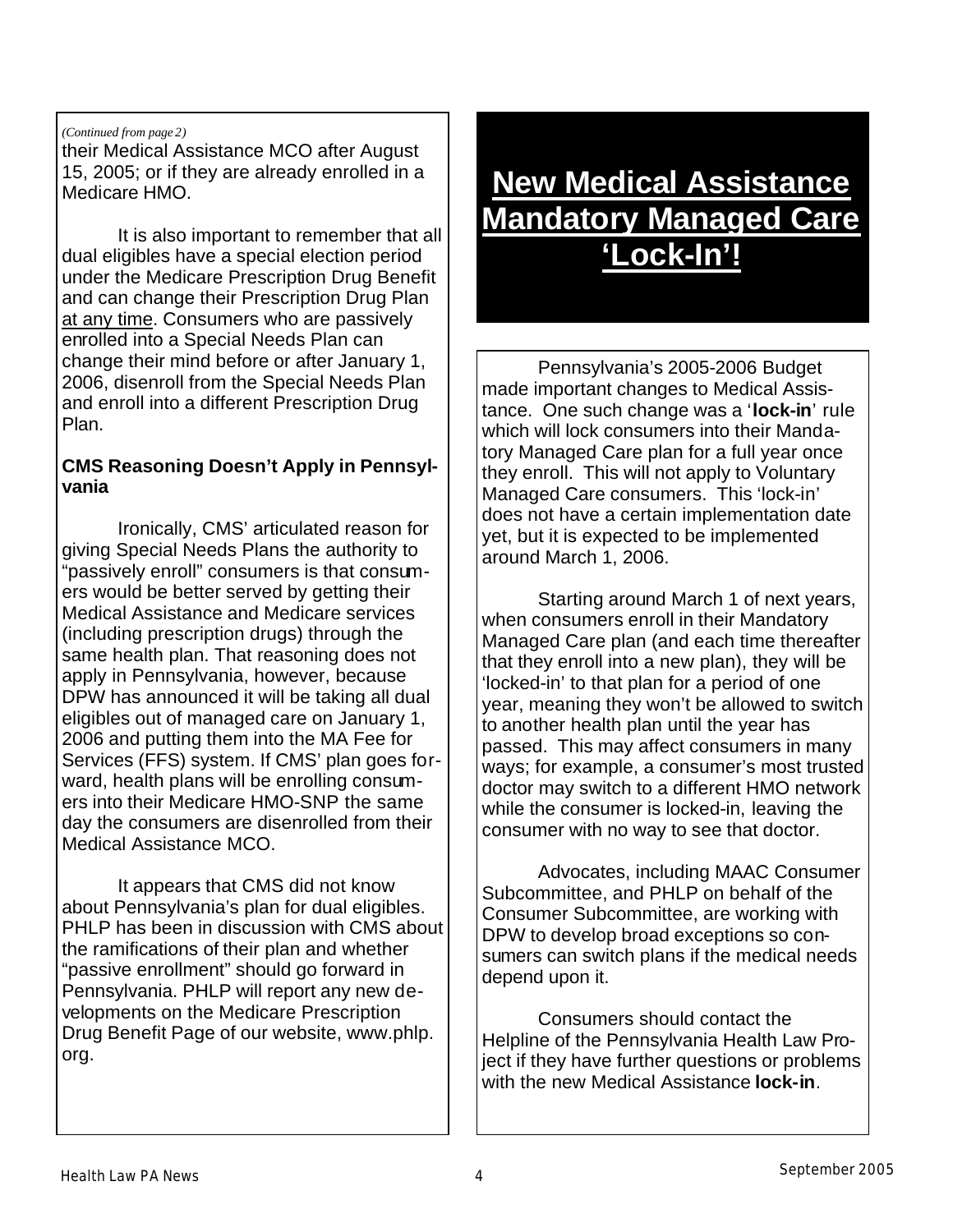### **Update on the Medicare Prescription Drug Benefit**

 The Centers for Medicare & Medicaid Services (CMS) is still in the process of approving organizations to offer Medicare prescription drug coverage under the new benefit. They will officially announce the approved organizations later this month. However, on August 29, 2005, CMS announced that they expect 23 organizations to offer stand-alone Prescription Drug Plans in PA. Some of these organizations will offer more than one Plan. According to CMS' information:

- ? Plans will charge premiums ranging from less than \$20 to \$35 per month.
- ? Many Plans will have no deductible or have a deductible less than the \$250 for a Standard Plan.



- ? Some "Enhanced" Plans will continue to cover generic drugs while a person is in the "doughnut hole". Under a Standard Plan, consumers do not get any coverage from the Plan during the "doughnut hole".
- ? Almost all of the stand-alone Plans will offer a mail-order option in addition to their network of retail pharmacies.

#### **Impact on Dual Eligibles (consumers that have both Medicare and Medical Assistance)**

 Of the 23 organizations expected to offer stand-alone Plans, 13 will offer Plans with a premium less than the premium subsidy amount of \$32.59 that all full benefit dual eligibles will automatically receive. Full benefit dual eligibles are Medicare beneficiaries who currently receive prescription drug coverage through Medical Assistance. These consumers not currently in a Medical Assistance HMO will be auto-enrolled into one of these "zero-premium" Medicare Prescription Drug Plans. Please see the article on page 1 to find out about how full benefit dual eligibles currently in a Medical Assistance HMO will be enrolled into a Medicare Plan.

 CMS also announced last month that they revised the Special Election Period for dual eligibles who do not get their prescription drugs through Medical Assistance but who get other benefits through the Medical Assistance program (i.e., help paying their Medicare costs). Instead of only being able to change Plans once, and only in the first year, these consumers will get an ongoing Special Election Period and will be able to change Plans at any time. This change now means that all dual eligibles can change Plans at any time.

#### **Final Marketing Guidelines Released**

 Approved Medicare Prescription Drug Plans are allowed to start marketing their benefits on October 1, 2005. Plans must follow certain rules when they mail information about their benefits to consumers, advertise their benefits on television or radio, or call consumers on the phone to describe their benefits and encourage them to enroll. Medicare has a process in place to review and approve the marketing materials that Medicare Prescription Drug Plans will use.

*(Continued on page 7)*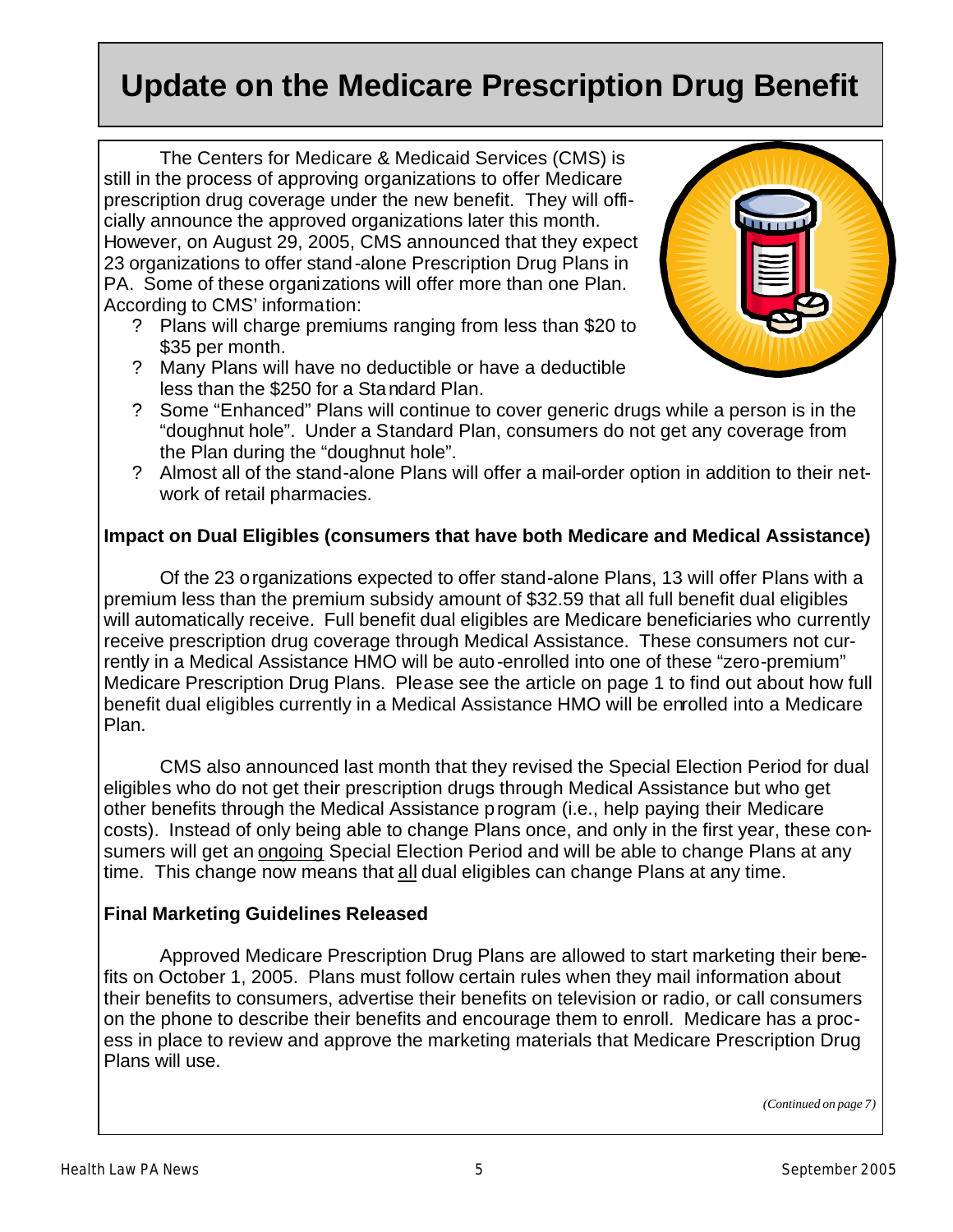Please feel free to copy and post or distribute this announcement.

The Pennsylvania Health Law Project presents:

# BIG Changes to the Medical Assistance Program

The Pennsylvania Health Law Project will be conducting presentations to discuss the details of the changes to Medical Assistance

Attend one of our trainings to learn more about the service caps, co-pays, premiums and more.

### **Locations, Dates and Times**

#### **Pittsburgh**

Friday, September 16, 2005 10am—12pm Carnegie Library of Pittsburgh-Downtown First Floor Meeting Room 612 Smithfield Street Pittsburgh, PA 15222

#### **Harrisburg**

Co-sponsored with Pennsylvania Protection and **Advocacy** Friday, September 23, 2005 10am—12pm 1414 N. Cameron St 2nd flr conference room Harrisburg, PA 17103

#### **Philadelphia**

Tuesday, September 27, 2005 9am—11am Philadelphia Bar Association 1101 Market St, 11th flr Philadelphia, PA

### **The Briefing is FREE!**

Please Call the Pennsylvania Health Law Project to RSVP so that we know how many people to expect: 1-800-274-3258

> Visit us online at www.phlp.org

Health Law Park Corporation and the Corporation of the Corporation of the Corporation of the Corporation of the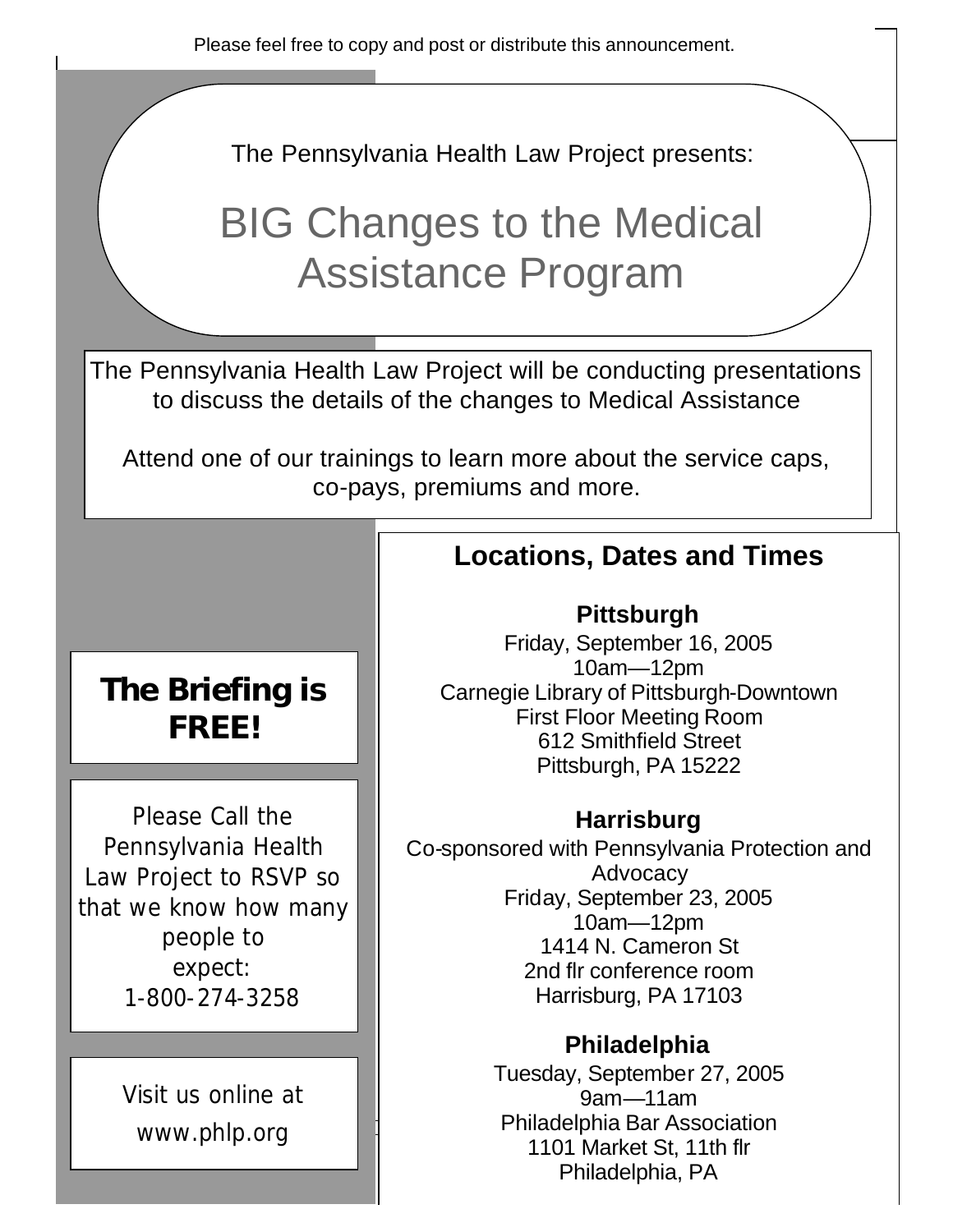*(Continued from page 5)*

 The following rules apply to all Medicare Prescription Drug Plans when they market their benefits:

- ? Plans cannot identify themselves as "Medicare-approved", or discuss their specific plan or enrollment, until October 1, 2005.
- ? Plans cannot use misleading or confusing terms within their marketing materials, or misrepresent their Medicare prescription drug benefits and services.
- ? Plans must include information in all written materials to let consumers know that they can get the information in alternate formats such as Braille, foreign languages, audio tapes, and large print.
- ? Plans cannot call anyone who is on the National Do-Not-Call List.
- ? If a Plan representative calls a consumer and the consumer asks them to not call again, the Plan must honor that request.
- ? Plans cannot sign anyone up over the phone.
- ? Plans cannot ask for personal identification such as Social Security Number, bank account numbers, or credit card numbers over the phone.
- ? Plans that violate the rules will be subject to penalties and/or fines.

#### **How to Sign-Up for the Do-Not-Call Registry**

 PHLP encourages anyone who does not want to receive calls from Medicare Prescription Drug Plans to sign up for the Pennsylvania "Do Not Call" List. Individuals who sign up for this list will also be placed on the National Do-Not-Call Registry. People can sign up for the PA "Do Not Call" list by calling the PA Office of Attorney General's hotline at 1-888-777-3406 or by visiting the website www.nocallsplease.com. The number registered on the "Do-Not-Call List" will remain on the List for 5 years unless the person wishes to remove it. If someone is not sure whether their phone number is registered on the list, they can call the toll-free number listed previously to find out.

 People can sign up for the National Do-Not-Call registry by calling 1-888-382-1222 or 1-866-290-4236 (for TTY users). Individuals must call from the phone number they wish to register on the National Do-Not-Call List. People can also sign up for the National Do-Not-Call registry at www.donotcall.gov.

#### **Reports of Medicare Prescription Drug Benefit Scams**

 There have been reports of scams where Medicare consumers are being told that, for a certain fee, the caller will sign them up for a Medicare Prescription Drug Plan or help them with choosing a Plan. Remember, no one can sign up for this benefit until November 15, 2005. Also, Plans are not allowed to sign people up over the phone or ask for any personal identification. If a consumer thinks they may be a victim of fraud or abuse, they should report it immediately to 1-800-MEDICARE (1-800-633-4227) or 1-877-486-2048 for TTY users, the HHS Office of Inspector General Fraud and Abuse Hotline at 1-800-447-8477, or the PA Attorney General's Consumer Protection Hotline at 1-800-441-2555.

 Please call the PA Health Law Project Helpline at 1-800-274-3258 (voice) or 1-866- 236-6310 (TTY) with any questions about these updates.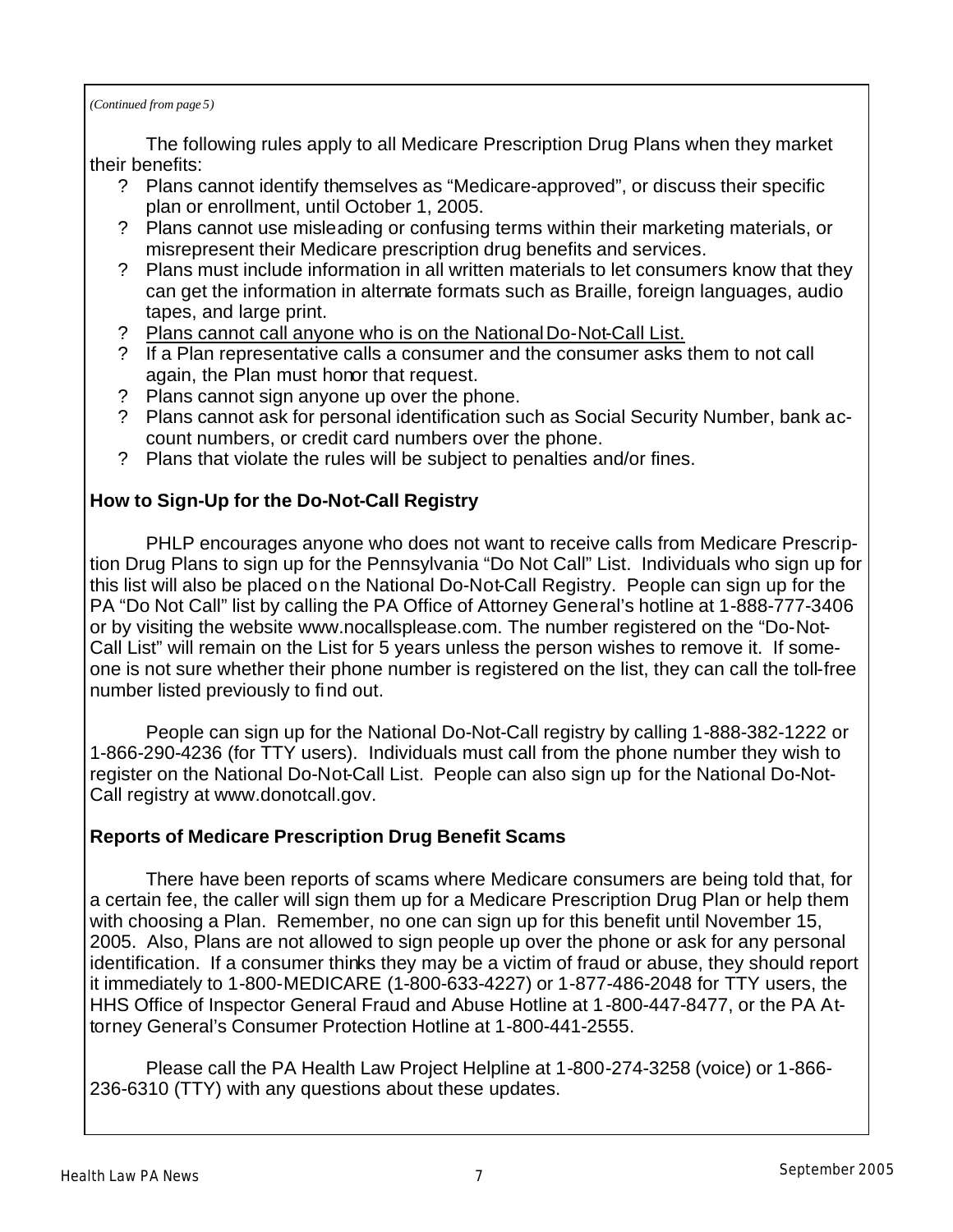# **New Medical Assistance Premiums!**

 Pennsylvania's 2005-2006 Budget made important changes to Medical Assistance. One such change was a monthly **premium** for non-poor Families with a Child with a Severe Disability. This monthly premium does not have a certain implementation date yet, but it is expected to be implemented around November 1, 2005.

 The premiums will be implemented starting with families with income at or above of 200% of the Federal Poverty Level (FPL). The premium amount will be determined on a sliding scale, based on family income and size of family.

 PHLP has obtained a proposed premiums chart, and DPW issued a Public Notice regarding the premiums with a 30-day comment period was published in the PA Bulletin on August 13, 2005. DPW must get approval from the federal government (CMS) before this can be implemented. Some examples from the proposed premiums chart:

- $-$  Family of 4 earning \$40,000-\$50,000 = \$27/mo.
- $-$  Family of 4 earning \$100,000-\$110,000 = \$135/mo.
- $-$  Family of 4 earning \$200,000-\$550,000 = \$903/mo.

 Local County Assistance Offices will contacting the parents of severely disabled children to request parental income information, if they do not already have information. However, these contacts from the CAOs should only be asking the parents for the information, not seeking verification. Verification will occur at the official and regular redetermination time for all such MA families. In addition, it is expected that an individualized notice will go out to these parents in the next 2 months, telling the parents what DPW has on record with respect to their income and household size, and giving them an opportunity to correct this info

 Consumers should contact the Helpline of the Pennsylvania Health Law Project if they have further questions or problems with the new Medical Assistance **premiums**, or would like a copy of the proposed premium payment chart.

### **Consumer Input Needed for Waiver Renewal**

 DPW's Office of Social Progams-Bureau of Home and Community Based Services (BHCBS) will be hosting several "Information Gathering Sessions" across Pennsylvania to get feedback from consumers on the Independence or OBRA waivers about their experiences with the services provided and how services can be improved. This information will assist BHCBS as they prepare to submit the renewal applications for both waivers in early next year. Family members, advocates, and workers are invited to attend as well. There are currently three scheduled sessions:

Harrisburg, Pennsylvania – September 16, 2005 from 3:30 to 5:00

Whitehall, Pennsylvania – September 21, 2005 from 10:30 to 12:00

Wilkes-Barre, Pennsylvania – September 21, 2005 from 2:00 to 3:30

 If you are interested in participating in any of these sessions, please contact Amy Townson at c-atownson@state.pa.us or at (717) 346-9782 for more details.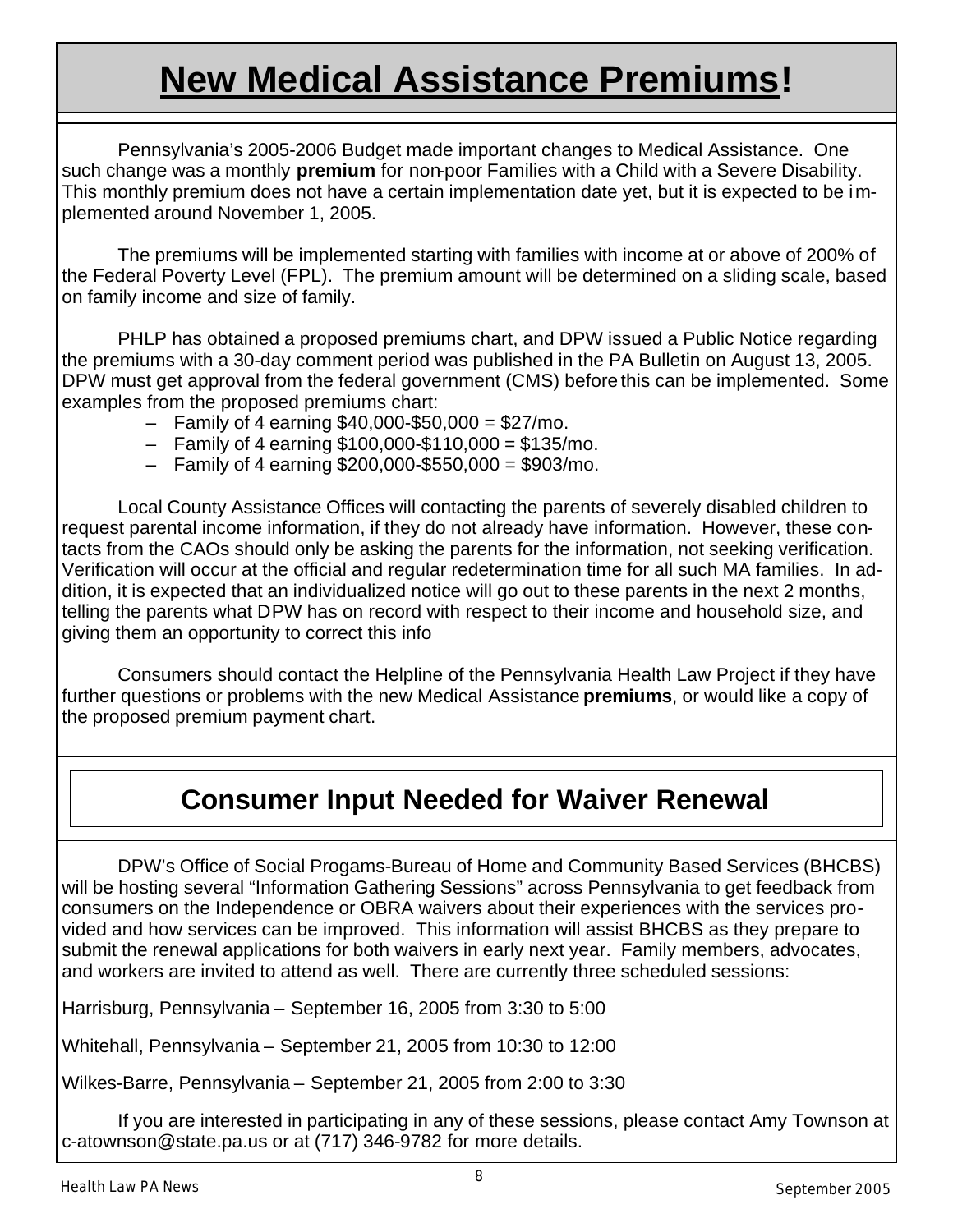### **DPW Proposes Regulations to Facilitate Equal Access to Nursing Homes**

 On July 30, 2005, DPW published proposed regulations to require nursing homes participating in the Medical Assistance Program to keep written records of who applied for admission, along with demographic information, for a period of four years. Civil rights inspectors presently have no ability to determine whether nursing facilities are discriminating against applicants on the basis of race, disability, or other grounds. Instead, they are limited to determining if room placement, dining room seating assignments and the like occur in a discriminatory manner. This regulation would change the status quo to enable regulators to investigate discrimination on admissions.

 Consumers and advocates, such as the Health Law Project, have long argued that the state needs to determine if discrimination is taking place on admission. Citing examples of facilities with an all white resident population, located in the midst of African-American neighborhoods, advocates have argued that Pennsylvania should follow the lead of other states and enforce first-come, first-served admissions practices, or at least give civil rights enforcement staff the tools to do their job. Advocates have pointed to published studies such as those of Temple University Professor David Barton Smith, in support of their position. See, e.g. Smith, D.B. 1993. The Racial Integration of Health Facilities. Journal of Health Politics, Policy and Law.

### **Governor Announces Medical Assistance "Listening Tour"**

 Governor Ed Rendell has announced that he is convening a series of panel discussions throughout Pennsylvania on the state's Medical Assistance Program. Noting national and state budgetary concerns, as well as the growing demand for Medical Assistance services, the Administration is soliciting new ideas and solutions for containing costs in the program while still providing quality healthcare. These are the cities and dates where the panel discussions will occur:

Sept. 23 Pittsburgh Sept. 29 Allentown Sept. 30 Scranton Oct. 6 State College Oct. 7 Somerset Oct 14 Erie Oct 21 Harrisburg Oct 28 Philadelphia

 Consumers, providers, community members, elected officials and other stakeholders are invited to submit written testimony that offers their ideas and solutions to help address the state's health care crisis. The testimony must be submitted 1 week before the panel discussion the submitter plans to attend. DPW will then notify individuals directly who will be invited to give their testimony orally to the panel. Written testimony can be sent to DPW via email at cfruhwirth@state.pa.us , or by U.S. Mail to : Welfare Communications Office, P.O. Box 2675, Harrisburg, PA 17105, or by fax to: (717) 787-1229 Attn: MA Panels.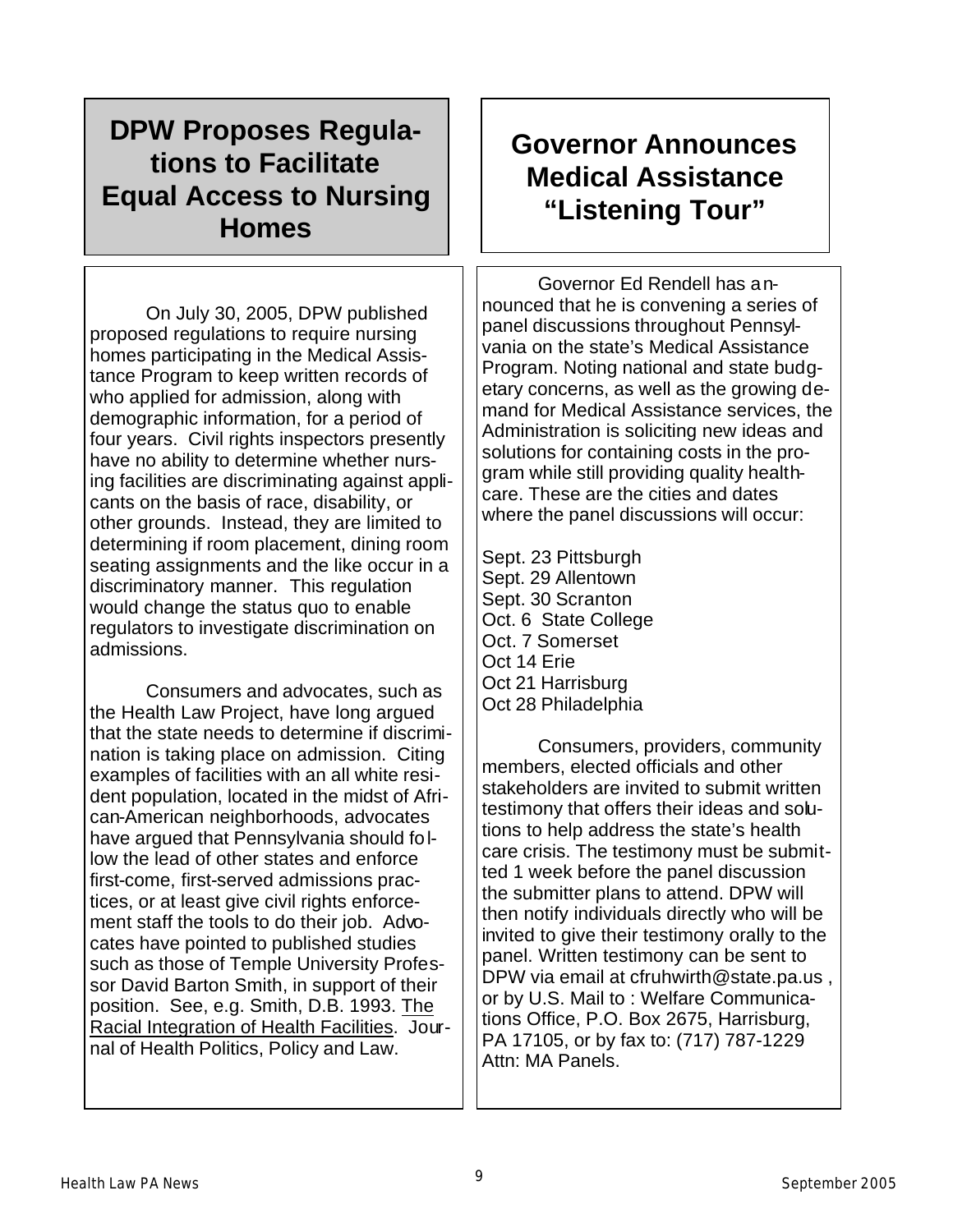### **State to Implement Preferred Drug List in October, Recipient 10-Day Appeal Right Is Important**

 One of the cost cutting measures proposed by the Department of Public Welfare in order to balance the 2005-'06 budget was the implementation of a "Preferred Drug List" (PDL). Under this initiative, which has been imposed by other states, a Medical Assistance (MA) recipient could get drugs on the preferred list simply by presenting a prescription at the pharmacy. However, drugs not on the list would have to go through a prior authorization process. For example, a recipient might have to demonstrate that he or she has not been helped by using one or more drug on the PDL before being allowed access to a drug that is not preferred. This is mechanism employed by all of the MA managed care plans in Pennsylvania through the use of restrictive drug formularies and prior authorization. A statewide PDL allows DPW to get discounts from drug manufacturers that want their drugs on the list. The state has announced that it will put the best drug in any class on its list, and will only use cost as a factor if all drugs in a class are equally effective, using an "evidence based" standard.

 Recognizing that most MA recipients are already subjected to preferred drug lists, and that if properly developed and implemented, a single preferred drug list might be easier for prescribers and consumers to use, the Consumer Subcommittee of the Medical Assistance Advisory Committee (MAAC) did not oppose a statewide preferred drug list, so long as certain conditions were met. Consumers insisted that the list be developed through a public process, using unbiased clinical experts, and containing a consumerfriendly exception process.

 Late this summer, DPW contracted with Provider Synergies to facilitate the development of the PDL. Provider Synergies must recommend classes of drugs, and prior authorization criteria for drugs that are not on the list. The department also appointed a Pharmacy and Therapeutics (P&T) Committee to make recommendations as to which drugs should be on the list. At the insistence of the Consumer Subcommittee, DPW required appointees to the P&T Committee to disclose any conflicts of interest, including ties to any drug companies. For information on the composition, meeting schedule and agenda of the P&T CommitteeDPW website at: http://www.dpw.state.pa.us/omap/geninf/ PTC/omapPTCmain.asp.

 DPW will be implementing the PDL in phases, beginning in October in the fee-forservice program. The PDL will be expanded to include recipients in the managed care plans in the near future. Fee-for-service recipients who have gotten a non-preferred drug during the 90-day period prior to implementation will get a notice telling them of the implementation of the program, and its implications for them. This notice will not include appeal rights.

*(Continued on page 12)*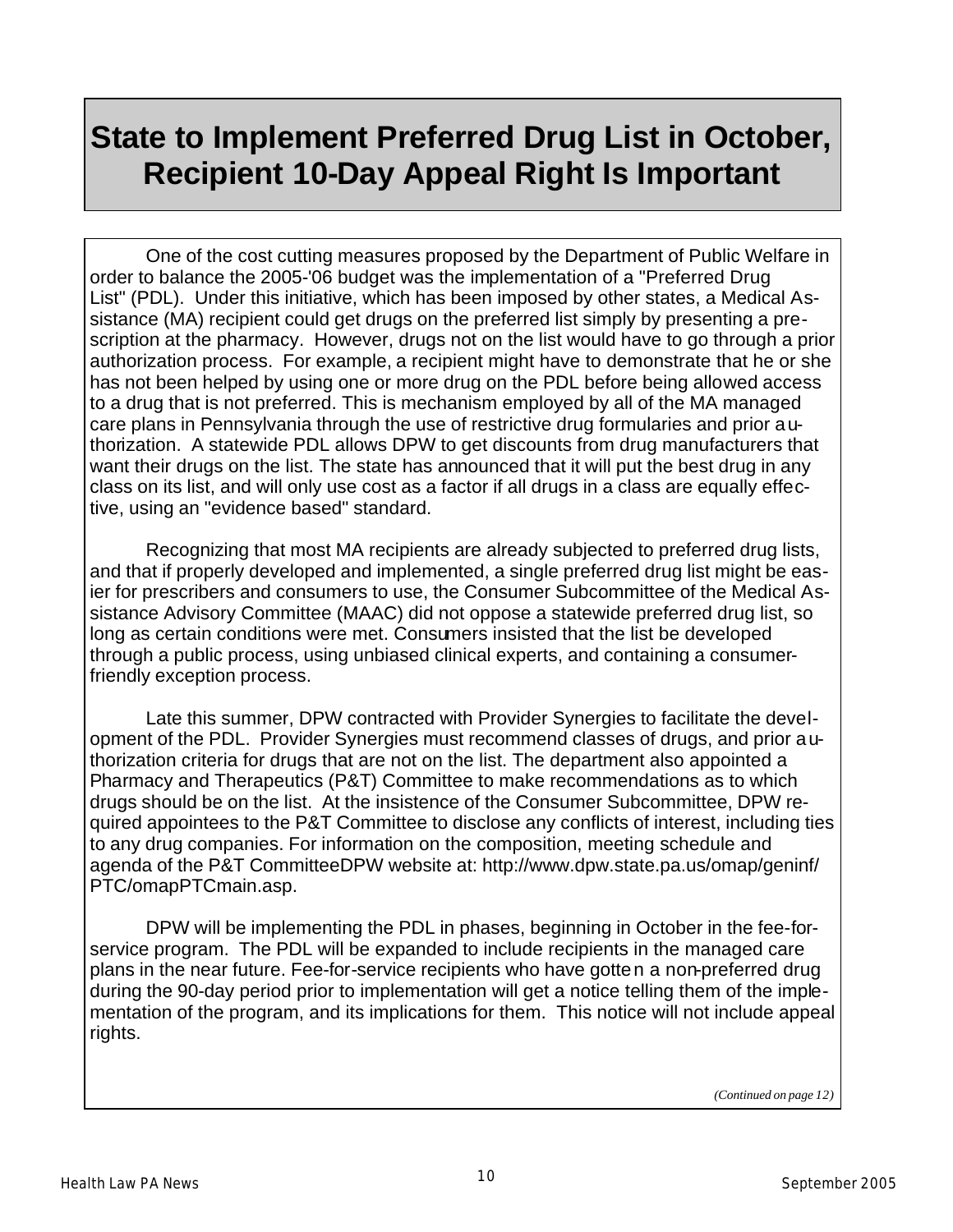### **Telephone Cost-Savings: Keeping You Connected**

 There are several programs available to Pennsylvania consumers with incomes of up to 150% FPL that offer cost savings with monthly phone service fees (the Lifeline programs) and with phone hook-up (the Link-Up program).

**Lifeline***:* Consumers can save \$11.59/month and not pay any line connection charge (through automatic eligibility for Link-Up). You are eligible for Lifeline if:

- 1. Your household income is at or below 100%, **or**
- 2. No one claims you as a dependent on their Federal Income Tax, unless you are over 60 and you are in one of these programs: General Assistance (GA), Supplementary Security Income (SSI), or Temporary Assistance for Needy Families (TANF)

**Lifeline 150**: Consumers can save \$7.84/ month and 50% off any line connection charge (through automatic eligibility for Link -Up). You are eligible for Lifeline 150 if:

- 1. Your household income is at or below 150%, **and**
- 2. No one claims you as a dependent on their Federal Income Tax, unless you are over 60 and you are in one of these programs: Medicaid, Food Stamps, LI-HEAP, GA, SSI, TANF, State Blind Pension, Federal Public Housing Assistance

**Link-Up**: Under this program, if you qualify for Lifeline, you will not have to pay any line connection charges and if you qualify for Lifeline 150, you will receive 50% off your line connection charge.

 For an application and further details, contact the Verizon Pennsylvania Business Office at 1-800-640-4155.

### **Legislative Budget and Finance Committee Releases Report on Blues Surplus: Consumers Not Invited to Participate in Study**

 In June, the Legislative Budget and Finance Committee released a report on the Blue Cross surplus. This report was prepared as required by House Resolution 865 of 2004; a resolution which directed the Committee to conduct a study "with respect to the regulation and disposition of the reserves and surpluses of health insurers."

 Unfortunately the firm that conducted the study did not include any consumers or advocates of the uninsured in their research. However, they did include the Blues. The lack of public or consumer input was also evident at an August hearing held jointly by the Health and Human Services Committee and the Insurance Committee.

 The report essentially agrees with the Insurance Department Secretary's decision that the Blue surpluses are not "excessive." The report appears to support the new Community Health Reinvestment Agreement that the Blues entered into with Governor to provide funding for adultBasic and other health care related initiatives. The report does recommend that the Agreement provide more direction to the Blues on what types of nonadultBasic expenditures will qualify as charitable under the agreement.

#### **PHLP Philadelphia has Moved!**

As of **August 1, 2005** our new address is: **The Pennsylvania Health Law Project The Lafayette Building, Suite 900 437 Chestnut St. Philadelphia, PA 19106**

All phone numbers and email remain the same.